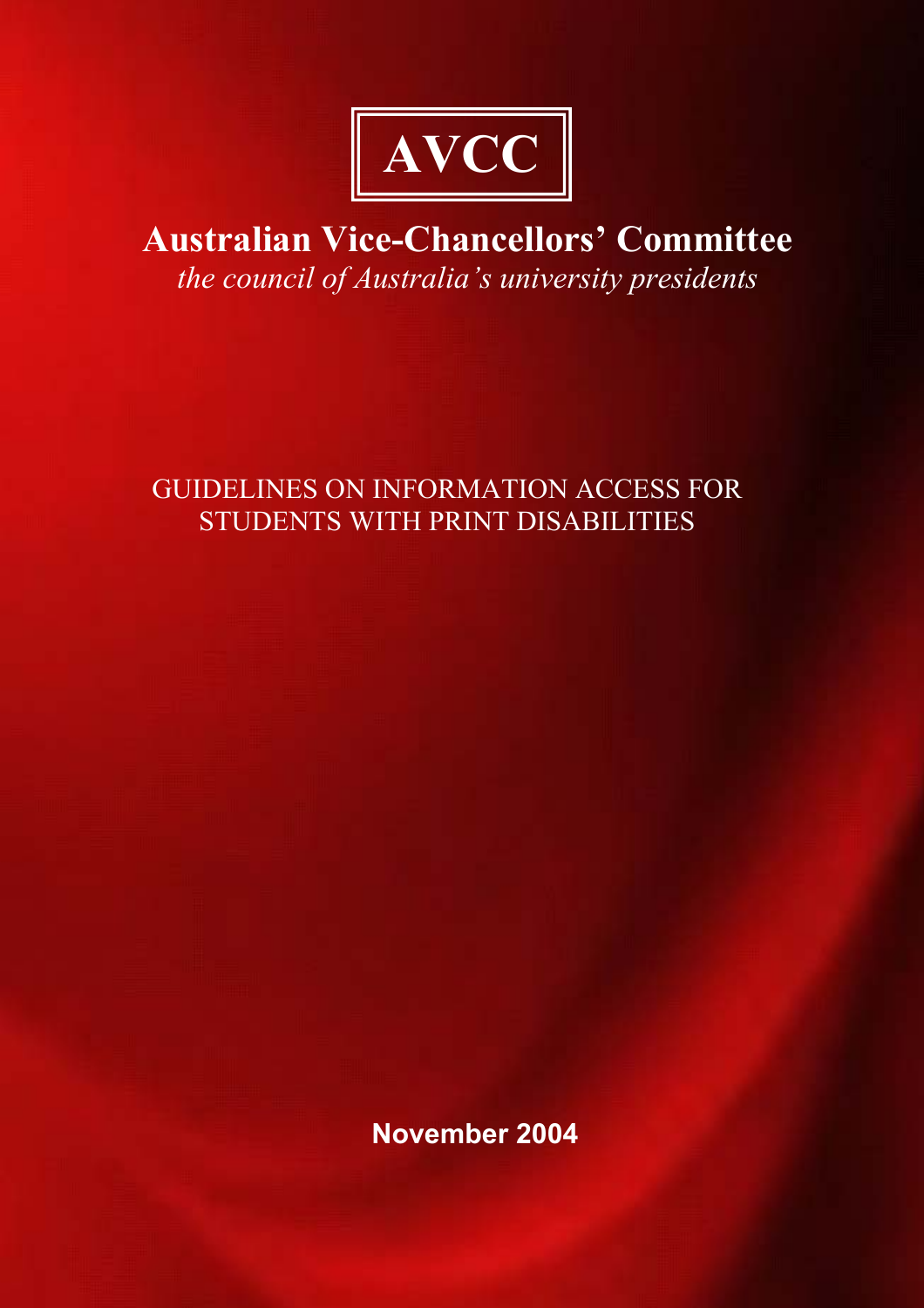## **AVCC GUIDELINES ON INFORMATION ACCESS FOR STUDENTS WITH PRINT DISABILITIES**

## **1 Context**

More than 3% of Australians are blind, vision-impaired or have another form of print disability (that is, they cannot read, hold or comprehend print based material) which means that they need information in an alternative format such as braille, large print, audio or accessible electronic.

The number of students who require information in an alternative format is increasing and this trend is predicted to continue.

The **Disability Discrimination Act** and the subordinate **DDA Standards for Education** require universities to provide educational services in an accessible way. This includes providing information to students in a format that they can use and which supports their learning.

In recognition that many universities were struggling to meet this challenge, in May 2002 the Human Rights and Equal Opportunity Commission convened a forum to discuss ways to improve the provision of information in alternative formats. The Australian Vice-Chancellors' Committee then agreed to chair an Accessible Curricular Materials Steering Committee to implement the recommendations arising from the forum.

One of the recommendations identified as a priority by the Steering Committee was the preparation of guidelines for universities on policies and procedures on information access for students with print disabilities.

These guidelines are not a prescriptive list but are presented as advice on good practice, with the aim of assisting individual institutions to meet the needs of students with print disabilities through strategies and arrangements which are appropriate to their local circumstances. The guidelines relate to:

- 1 Provision of student assistance (administrative and academic aspects of University participation);
- 2 Teaching materials;
- 3 Internet access;
- 4 Encouraging inclusivity;<br>5 Equipment and technolo
- 5 Equipment and technology;
- 6 Practical classes and practicum placements; and
- 7 Policy implementation.

## **2 General Principles**

- 1. Universities should aim to provide students with print disabilities with the opportunity to realise their individual capabilities and to gain access to and participate in University life, taking into account their obligations under anti-discrimination legislation to provide reasonable accommodations. It cannot be assumed that because something is hard, it is therefore unreasonable.
- 2. Universities should ensure that all their interactions with students with print disabilities are characterised by respect of their rights to dignity, privacy, confidentiality and substantive equality.
- 3. Universities should seek to provide support services to students with print disabilities in the interests of equality of educational opportunity. Services may include alternative ways of accessing information and expressing knowledge and general support services. Universities would normally require students to obtain an expert assessment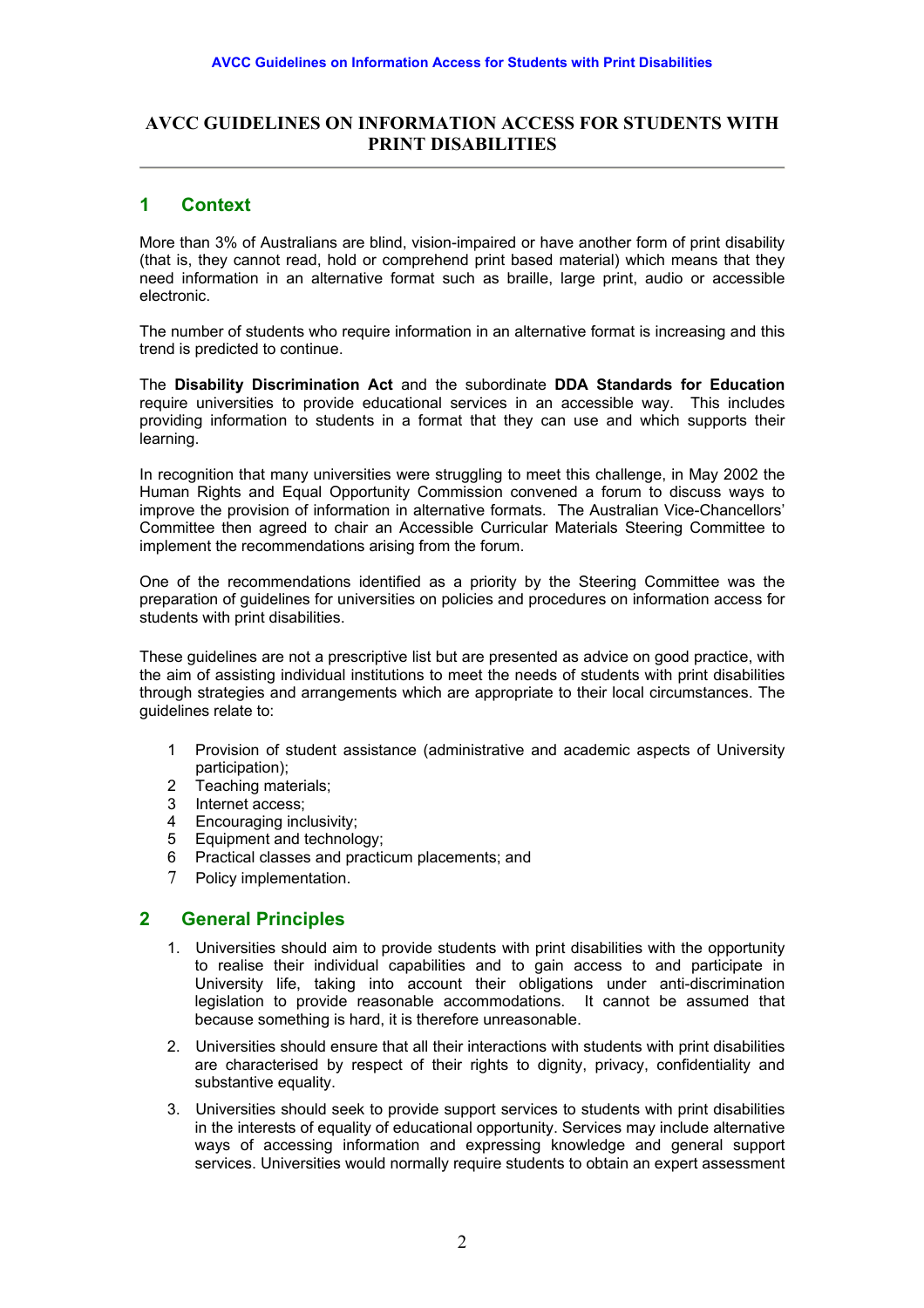of the functional implications of their disability on their academic access, so that appropriate support provisions can be negotiated.

4. Universities should give attention to the resources needed to provide the appropriate environment and support services to students with print disabilities. Universities are encouraged to pursue cooperative links with other educational institutions in their region and with community service providers in order to enhance access to highly specialised and expensive services.

## **3 Provision of Student Assistance**

**3.1 The University has a timeline for students to inform appropriate staff of their need for assistance and for staff to contact the student and liaise with departments to discuss appropriate levels of support.** 

#### *Examples of good practice*

 Information is accessible on, or prior to, admission through provision of appropriate services.

 Students are informed of their responsibility in relation to notifying the disability services of:

- o their intention to enrol in specific course/subjects<br>
o their needs for texts/course materials as early as
- their needs for texts/course materials as early as possible

 $\Box$  Students inform their departments of their requirements as a matter of priority, allowing the maximum time for course materials to be prepared

 $\square$  Students deliver materials to the disability unit or library contact (where required) as soon as possible.

**3.2 The University has guidelines for the provision of administrative information in an accessible format: general university information, enrolment information, email procedures, timetables, academic calendar, faculty course descriptions and handbooks. (This information is also available to Student Union staff and student organisations).** 

- $\Box$  Staff understand the university's obligation under the anti-discrimination act to provide accessible format for people with a print disability
- $\Box$  It is standard practice for all University departments to be able to provide materials in accessible format
- $\Box$  The University liaises with student organisations to assist them to conform to the guidelines
- $\Box$  The University website is a major source of information regarding accessible formats and adaptive technology
- $\Box$  Any University websites identified as inaccessible by a student or staff member are made accessible according to identified priorities and in compliance with the World-Wide Web Consortium Guidelines on Web Accessibility. (W3C). Where this is not possible, alternative formats are provided.
- $\Box$  Both students and staff have an understanding of copyright as it pertains to information access
	- A copyright undertaking is completed by students
	- Staff have access to advice and assistance on the creation of documents which can be made accessible to students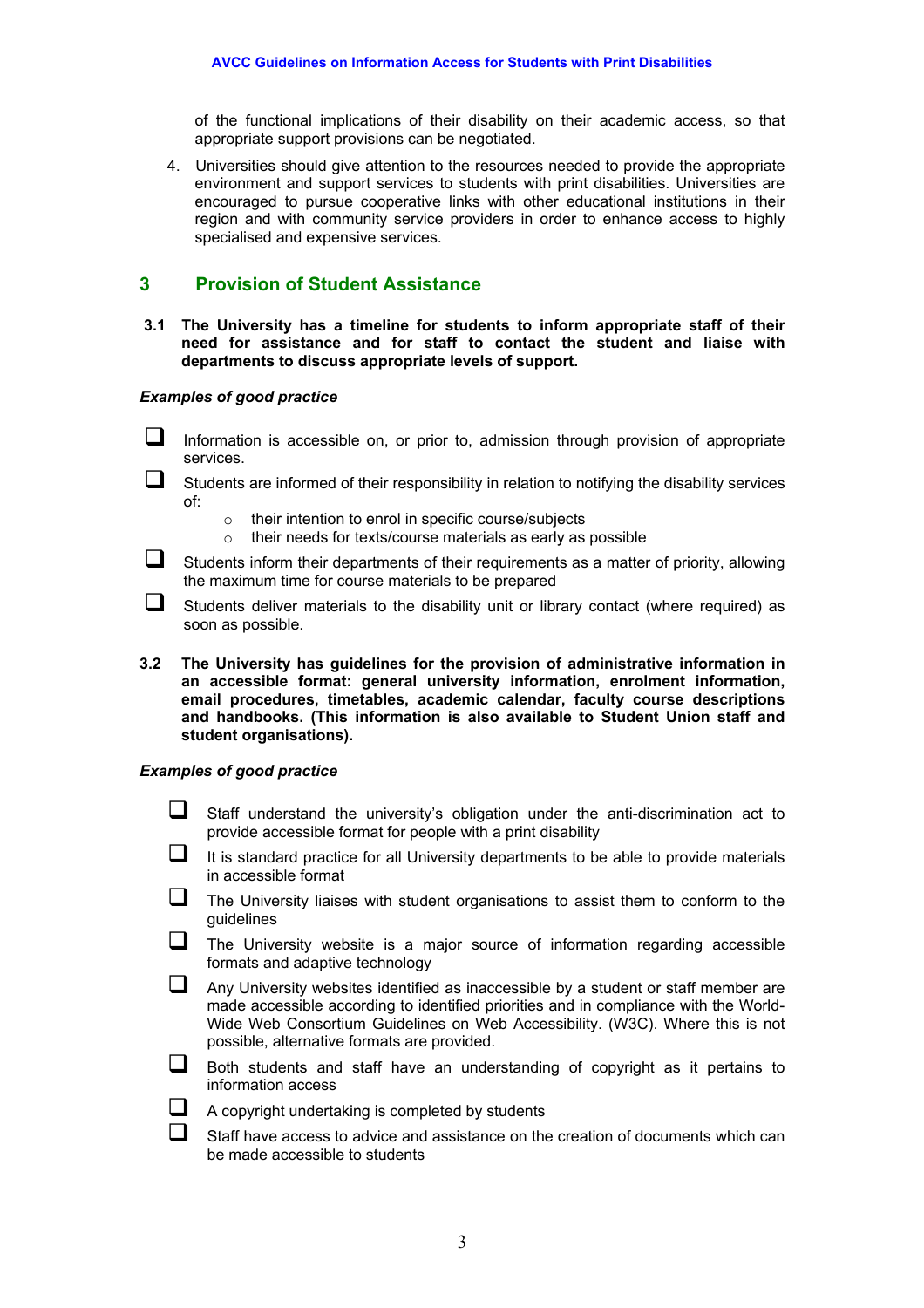**3.3 The University has a commitment to assist students to develop independent learning and research skills.** 

#### *Examples of good practice*

- $\Box$  Students with a print disability are encouraged to acquire appropriate adaptive technology skills and core generic computer skills *prior* to commencement in their chosen course of study. (These skills can be acquired with the assistance of disability service agencies, VET or other appropriate training providers who receive funding to conduct this work as part of their core business.)
- All new students are made aware of the generic student services which may be of assistance to them, eg language / learning units, counselling service, housing services
- **Library staff and staff managing the adaptive technology equipment provide support** to new students, to enable them to settle in quickly and make effective use of the various facilities provided
- $\Box$  The university may provide some assistance with research skills in the initial phase but the aim is to develop the students' capacity to undertake their own independent research

 University transition programs (including transition to postgraduate study and transition to employment) specifically address the needs of students with a print disability.

## **4 Accessibility of Teaching Materials**

**4.1 The University has guidelines for deciding in which formats materials will be provided (guidelines to provide for a range of relevant factors including student need, material complexity and subject matter).**

#### *Examples of good practice*

- Formats are decided on the ground of documented need and accessibility requirements
- $\Box$  Guidelines outline the responsibilities of both students and staff in relation to the preparation of materials in alternative format
- $\Box$  Guidelines explain the procedures for requesting materials in alternative formats
- $\Box$  Relevant staff are provided with information about the various formats, why they matter and the equipment which can be used by students with a range of print disabilities

The university follows good practice for deciding on appropriate formats for accessible teaching materials

#### **4.2 The University has clear timelines for the production and provision of materials.**

- $\Box$  Any accessible format materials prepared by the University are produced in accordance with the recognised Australian standards for example those developed by the Round Table on Information Access for People with Print Disabilities (available at: http://e-bility.com/roundtable/index.php )
- $\Box$  University deadlines for the receipt of reading lists allow time for alternative format materials to be prepared prior to the commencement of semester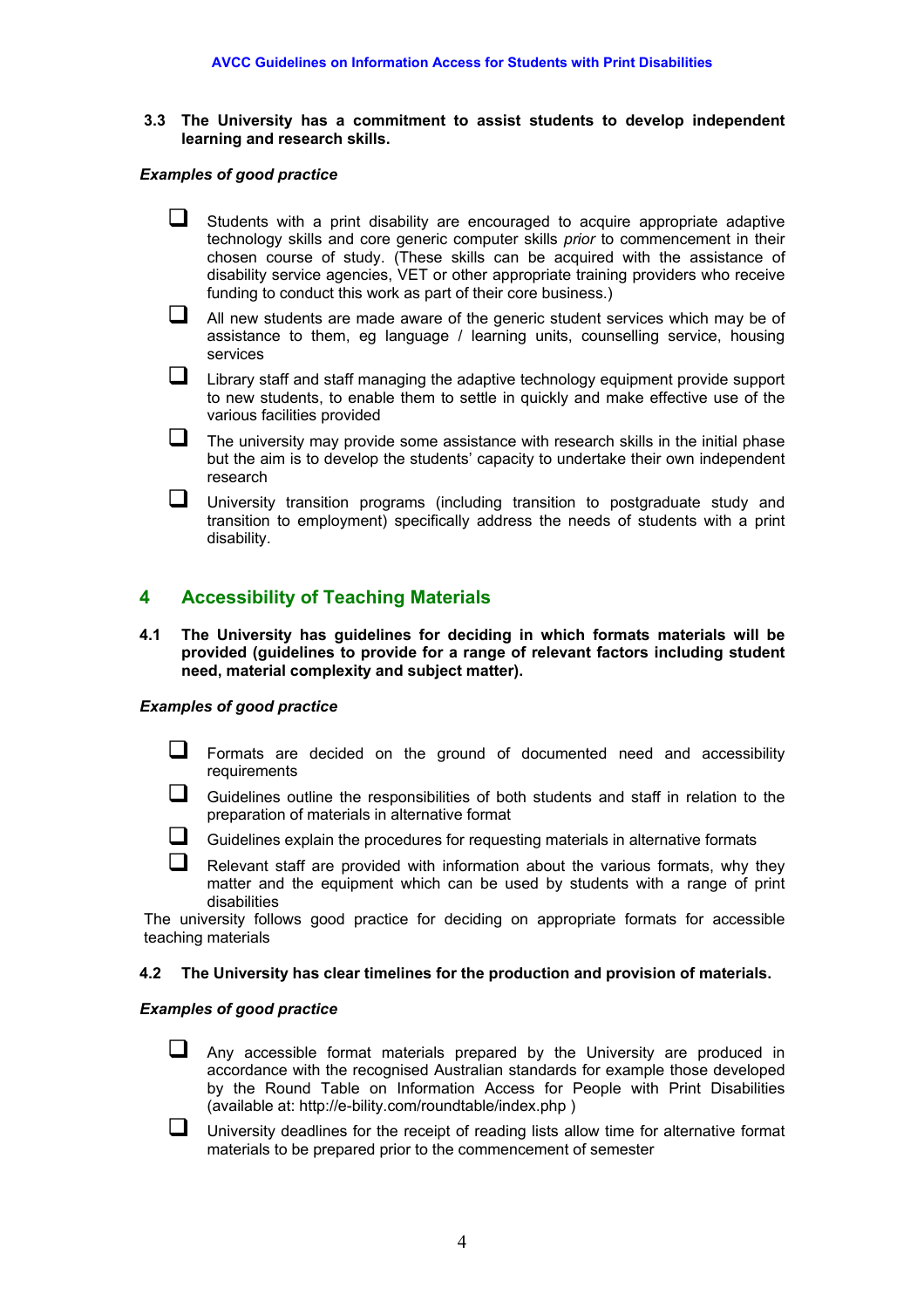- Course materials (ie reading packs or course notes prepared by a lecturer specifically for the unit of a course - in contrast to lists of recommended readings, as in point 2.) are made available to ALL students prior to the commencement of the semester.
- Any additional materials introduced after the course has commenced are made available to the student 4 weeks prior to when the material is to be taught
- $\Box$  If these timelines cannot be met, the lecturer ensures that alternative strategies have been negotiated with the student, in liaison with the disability unit
- $\Box$  Textbooks are made available in the appropriate electronic format whenever possible
- $\Box$  Required textbooks are held by libraries in accessible format
	- A schedule of dates by which the readings are expected to have been read is included with reading packs.

#### **4.3 The University has outlined standards for the production of course materials.**

#### *Examples of good practice*

- Course/subject readers use only first generation photocopies
- Reduced photocopies are not used
- $\Box$  All photocopies are correctly aligned
- **Photocopies do not have any text 'chopped off'**
- $\Box$  Pagination is included and clear
- $\Box$  Accurate and complete bibliographic details for all books and articles are included

 $\Box$  Procedures for producing and storing course materials in a common, accessible electronic format, for example, XML (a standard for marking up electronic documents to enable them to be accessed in many different formats) are followed

**Procedures incorporate ongoing W3C updates and set out how the University will** update storage of materials so that they will still be accessible in the future

#### **5 Internet Access**

#### **5.1 The University has policies in place to ensure the University website is fully compliant with web accessibility guidelines.**

- The University has developed a Web Disability Action Plan or the institution's Disability Action Plan contains sections relating to web access
- $\Box$  The University website is compliant with both Priority 1 and Priority 2 World Wide Web Consortium guidelines (AA compliance) and some comply with Priority 3
- $\Box$  The University website has a clearly-identified link to contact information for reporting web accessibility concerns or problems
- $\Box$  Web accessibility policy is monitored and updated regularly by senior staff.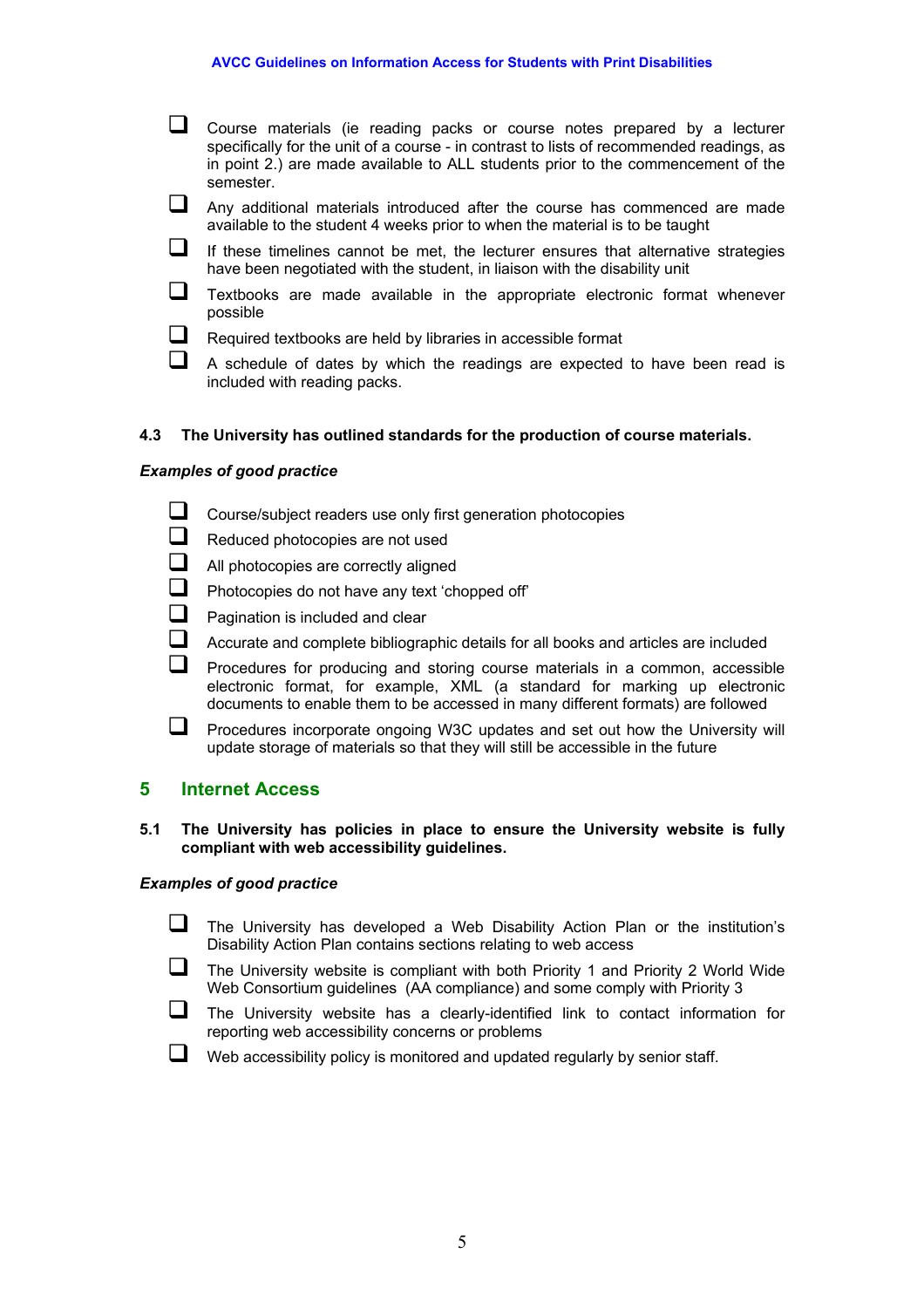**5.2 The University has policies in place to ensure software used in courses is compatible with adaptive software.** 

#### *Examples of good practice*

- $\Box$  The University has procedures in place to ensure that the software used in course design can be used with the adaptive software technology currently used by students with print disabilities
- $\Box$  A reference to accessibility standards is included in the course approvals form

 $\Box$  Relevant staff are made aware of the quidelines and the importance of accessibility when choosing and purchasing new software.

## **6 Encouraging Inclusivity**

**6.1 The University has processes in place to ensure that teaching staff, including casual staff, receive training in inclusive teaching methods and course design.**

#### *Examples of good practice*

- $\Box$  Staff induction procedures alert all teaching staff and relevant administrative staff to course design and accessible teaching practices which will assist students with a disability
- $\Box$  Strategies to support inclusive teaching practices are incorporated into university teaching and learning management plans
- $\Box$  Teaching staff are encouraged to contact the disability unit for advice if they encounter difficulty in teaching individual students with print disabilities
- $\Box$  More in depth training in the use of adaptive technology is provided to staff on a needs basis
- $\Box$  Guidelines on information access have been communicated to all relevant staff members and are available on the university's website

## **7 Provision of Adaptive Equipment and Technology**

#### **7.1 The University provides appropriate adaptive equipment and software for students with print disabilities.**

- $\Box$  The University has committed funds to purchase equipment which is generally considered to be beyond the reach of individual students. For example, high quality scanners, Braille printer, speech synthesiser (the type and amount of adaptive equipment and software supplied for the use of students reflects the student population and needs)
- $\Box$  Adaptive equipment and software are updated as required
	- The University allocates identified staff members with responsibility for managing the equipment library and for familiarising new students with the equipment available
- $\Box$  Communal and individual student rooms/carrels are provided to house equipment in a central location
- $\Box$  IT and Library divisions consider the needs of students with print disabilities when purchasing new equipment and software
- $\Box$  On-campus teaching facilities (including libraries and computer labs) are accessible on an equitable basis and are equipped with adaptive software and equipment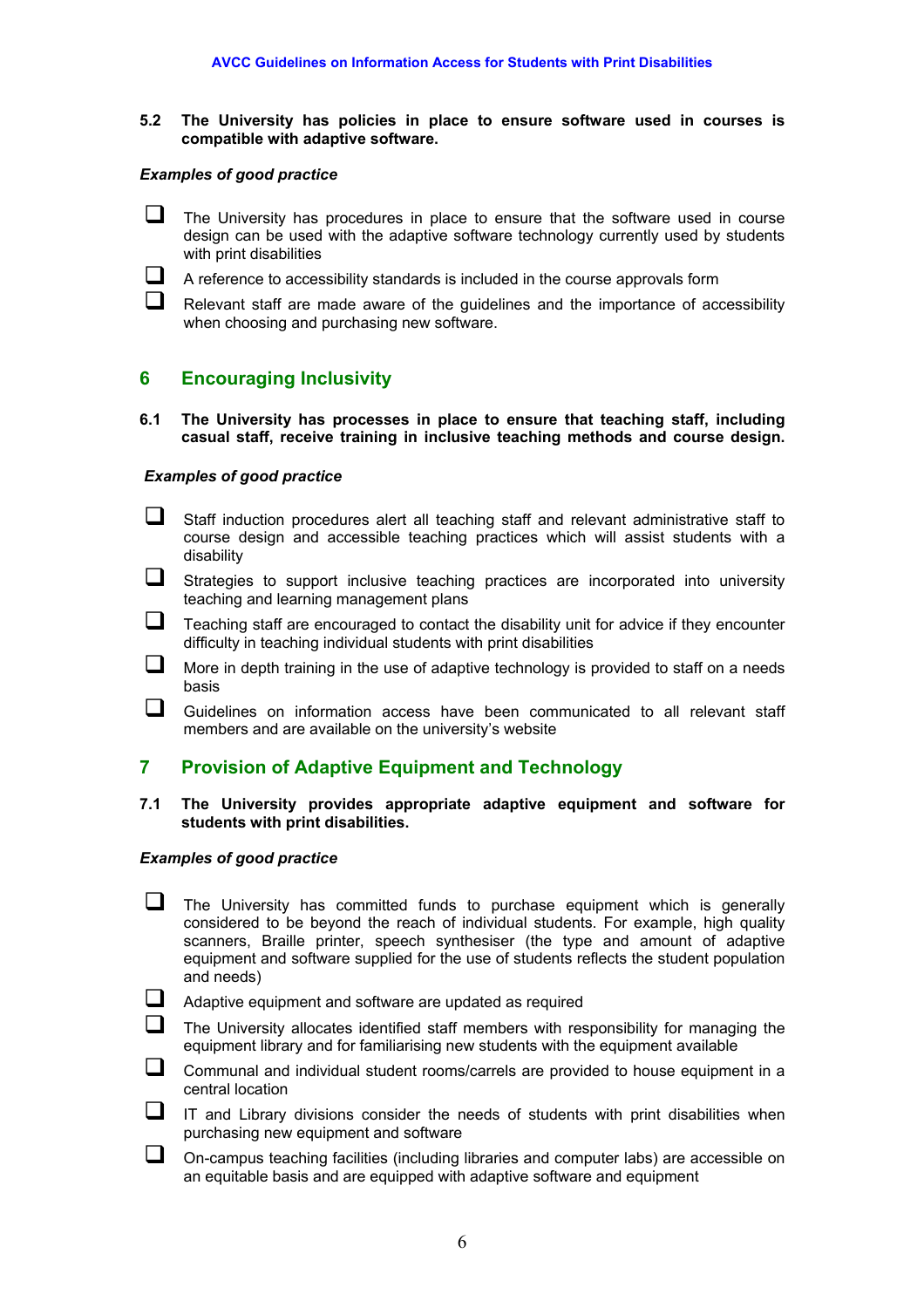$\Box$  Students are surveyed annually to assess the effectiveness of IT support.

## **8 Examinations**

#### **8.1 The University ensures examination and assessment processes and conditions accommodate the needs of students with print disabilities.**

#### *Examples of good practice*

- $\Box$  Individual examination papers are produced in a format suitable for the needs of the student, taking into account the nature of the print disability, the complexity of the subject matter involved and the format of each examination paper
- $\Box$  Liaison between the student and teaching staff, as well as with disability services, prior to production of individual examination papers in a required accessible format ensures that student requirements are met
- $\Box$  The examination papers produced by the University are in accordance with quidelines for the production of these documents in various formats such as those produced by the Round Table on Information Access for People with Print Disabilities. (See section 4)
- $\Box$  All academic staff are aware of the necessary procedures to ensure examination and assessment processes and conditions accommodate the needs of students with print disabilities.
- $\Box$  On enrolment, students with a print disability are provided with clear information setting out their responsibilities in regard to liaison with academic staff and disability services, to make provision for examination and assessment processes and conditions which accommodate the needs of students with print disabilities.

#### **9 Access to Practical Classes and Placements**

**9.1 The University has developed procedures which facilitate participation in the practical sessions or placements which form an integral part of many courses.**

#### *Examples of good practice*

- $\Box$  Where a student has a pre-existing print disability, consideration as to how the student will participate in practicums/practical sessions or placements (such as in Education, Nursing or Social Work) is undertaken with the course co-ordinators **prior** to admission, in consultation with the student concerned
- $\Box$  Processes are put in place to allow students to undertake these essential parts of their course, with the provision of their course materials in a timely manner (Procedures ensure that students undertaking practicum/placements are provided with all relevant materials in an appropriate format **at the same time** as other students)
- $\Box$  The University accepts responsibility for providing necessary adaptive technology to allow students to satisfy their placement requirements

 Where a student acquires a print disability **after** commencing a course, every effort is made to provide adaptive technology and other relevant support to enable the student to complete the course of study.

 $\Box$  Students are supplied with necessary adaptive equipment, software and technical support to enable them to have equal access to information.